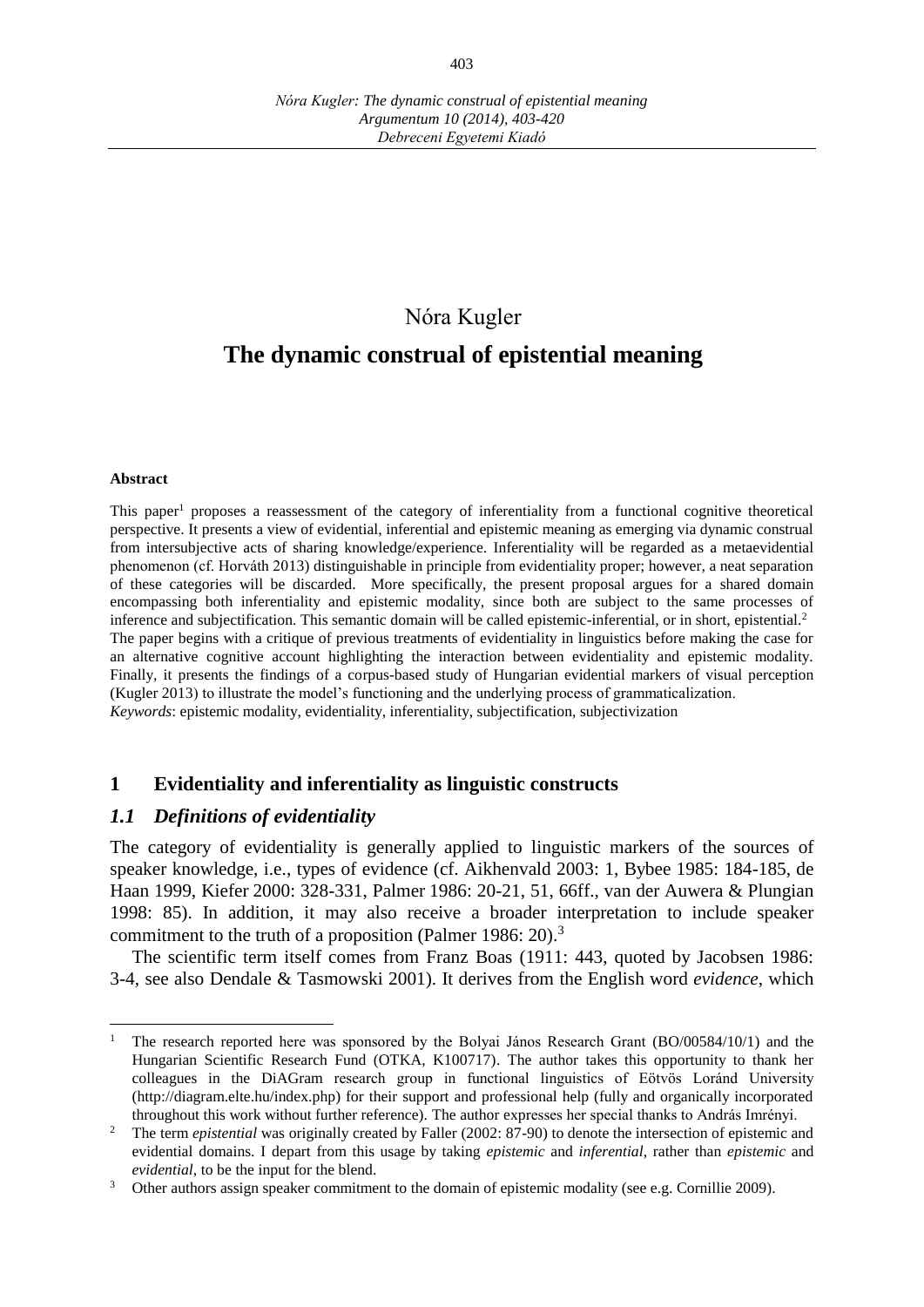immediately establishes a line of interpretation (reinforced by the theoretical context of early descriptions, and still drawing adherents among objectivists) that sees evidentiality as a system of verification (cf. Dendale & Tasmowski 2001). Under this view, evidentiality would reduce to factuality and matters of truth. However, anthropological observations suggest that, far from reflecting facts and truth independently of the conceptualizers, it is fundamentally shaped by experience and attributions of significance (Nuckolls 1993: 236).

## *1.2 A typology of evidential categories*

 $\overline{a}$ 

Two main types of evidence are usually distinguished on the basis of highlighting and combining the deictic component and the factor of witnessing: direct evidence  $(+DIR)$ ,<sup>4</sup> whose source is the speaker's sensory experience (visual, auditory, or other), and indirect evidence (-DIR), in which "the source of the speaker's information is of […] a secondary nature" (Willett 1988: 57). Indirect evidence can be either reported or inferential,<sup>5</sup> with the latter further divided into 'results' grounded in some experience or observation, and 'reasoning' based on a speculative mental construct (Palmer 1986: 84-85, 95, Willett 1988: 57, Kiefer 2000: 329). This classification is summarily presented in Table 1 (adapted from Willett 1988: 57).<sup>6</sup> Willett regards inference as indirect (-DIR) even when it relies on the speaker's sensory experience. In such cases, the speaker's direct evidence serves merely as a point of departure for reaching a conclusion, the result of inference being indirect as a consequence. I will return to this problem in section 1.2.1.

However, typologies can also separate the criteria of directness (based on the deictic component) and witnessing, where the contrast lies between first-hand (+1ST) and secondhand (-1ST) information. Following de Haan (2001: 197), I have therefore supplemented Willett's system by the features just mentioned.

| Types of evidence<br>(Willett 1988: 57) |           | <b>Semantic features</b><br>(de Haan 2001: 197) |                             |                   |
|-----------------------------------------|-----------|-------------------------------------------------|-----------------------------|-------------------|
|                                         | attested  | visual                                          |                             | $(+DIR), (+1ST)$  |
| direct                                  |           | auditory                                        |                             |                   |
|                                         |           | other sensory                                   |                             |                   |
|                                         | reported  | hearsay                                         | second-hand                 | $(-DIR), (-1ST)$  |
|                                         |           |                                                 | third-hand                  |                   |
| indirect                                |           | folklore                                        |                             |                   |
|                                         | inferring | result                                          |                             | $?(+DIR), (-1ST)$ |
|                                         |           |                                                 | reasoning; mental construct |                   |

*Table 1: Types of evidence and associated semantic features*

<sup>4</sup> Here, semantic decomposition is merely used for expository purposes as part of an overview of the specialized literature. Following Sinha (1999), I regard meaning as an act rather than a mental object to be decomposed or put together. In later sections, I will draw on the results of feature-based analysis, but only by reinterpreting features as dimensions or parameters of semantic domains, explored from a functional cognitive perspective.

<sup>&</sup>lt;sup>5</sup> The subtypes of inferential evidence in Cornillie (2009: 50) are: circumstantial, generic and conjectured inference.<br><sup>6</sup> The categories given in the table articulate the dimension of source-evidentiality. Both Nuyts (

The categories given in the table articulate the dimension of source-evidentiality. Both Nuyts (2001) and Cornillie (2009) discuss 'intersubjectivity', another dimension of evidentiality that "is about the shared status of the evidence" (Cornillie 2009: 45). The present paper uses the concept of intersubjectivity in a broader sense.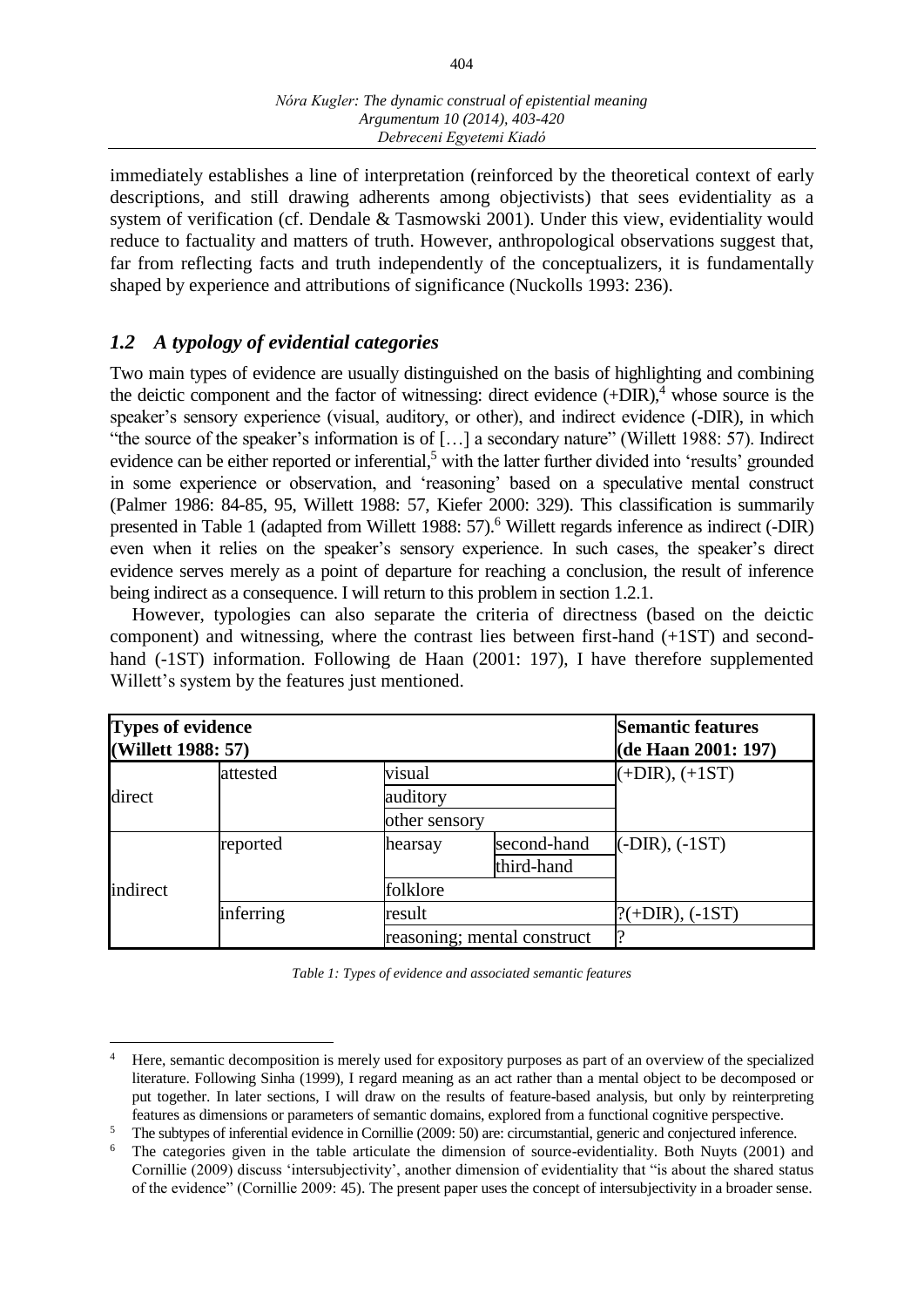In de Haan's approach, inference based on experience is a direct second-hand type of evidence. It is (+DIR) because of the role of the speaker's perceptions within her deictic domain, but it is also (-1ST) since she is only inferring the occurrence of an event rather than witnessing it. The question marks are my additions, intended to reflect problems with feature assignments.

The above systems built on binary oppositions are problematic for a variety of reasons. In what follows, I will first point out intrinsic problems of the models  $(1.2.1-1.2.2)$ , then make some critical remarks that pave the way for an alternative interpretation of evidentiality (1.3., 1.4.).

1.2.1 The treatment of inferentiality leads to a conflict in the above classifications. This will be illustrated with a Hungarian example similar to the Tuyuca data presented by de Haan (2001: 194, 218). Suppose that the speaker makes the utterance in (1) on arriving home in the evening and finding morsels on her desk.

(1) Valaki e*het*ett az íróasztalomnál. someone-NOM. eat-*may*-PAST-3SG. the desk-my-by 'Someone may have eaten by my desk.'

In (1), -*het* 'may' is an inferential marker connected to the speaker as a deictic centre; it is the speaker who infers that someone has eaten by her desk. Of the figures in the referential scene, the desk is located with respect to the speaker's deictic domain; grounding to the speech situation is effected by the definite article *az* and the first person possessive suffix -*om* attached to the head noun *íróasztal* 'desk'. The speaker has visual evidence of the desk and the morsels on it, hence, in de Haan's terms, this is a case of inference from direct experience (+DIR). However, the speaker of (1) did not witness the eating event (-1ST); rather, she only infers its probability from her visual experience and her general knowledge about eating.

According to de Haan (2001: 218), the classificatory dilemma is the following. In systems distinguishing between direct (+DIR) and indirect (-DIR) evidence, inference is similar to evidence types based on a direct experiential source, since its result subtype draws on direct evidence. On the other hand, models prioritizing the witnessing criterion have inference belong with quotative evidence (cf. 'reported', 'hearsay' in Table 1) since both are based on second-hand (-1ST) rather than first-hand experience. Indeed, the latter systems allow utterances with inferentials to have a quotative interpretation.

It should be noted, though, that the directness of inferentiality only applies to the overall experience (the location of the desk and the morsels being accessed from the speaker's perspective), and not to the target structure (cf. Langacker 2008: 83), viz. the eating event also involving the desk and the morsels as "participants". This is why, despite the directness of the speaker's experience, Willett's system cannot assign a (+DIR) feature to cases like (1). The suffix -*het* 'may' opens up the mental domain of potentiality for interpreting the target structure, that is, the event itself is interpreted as possible and not as an actual occurrence to be included in the deictic domain. The epistemic basis for accessing this possible event is provided by the speaker's experience and her knowledge about eating in general and the eating habits of her family in particular. The speaker is thus a reference point both for locating the morsels and the desk and for interpreting the inferential process pertaining to the eating event. In the latter case, the speaker's knowledge or belief serves as a reference point for establishing mental contact with the target structure (cf. Langacker 1991: 207, 2006: 22, 2008: 83, Pelyvás 1998, 2006, Tátrai 2011: 70-71, 197).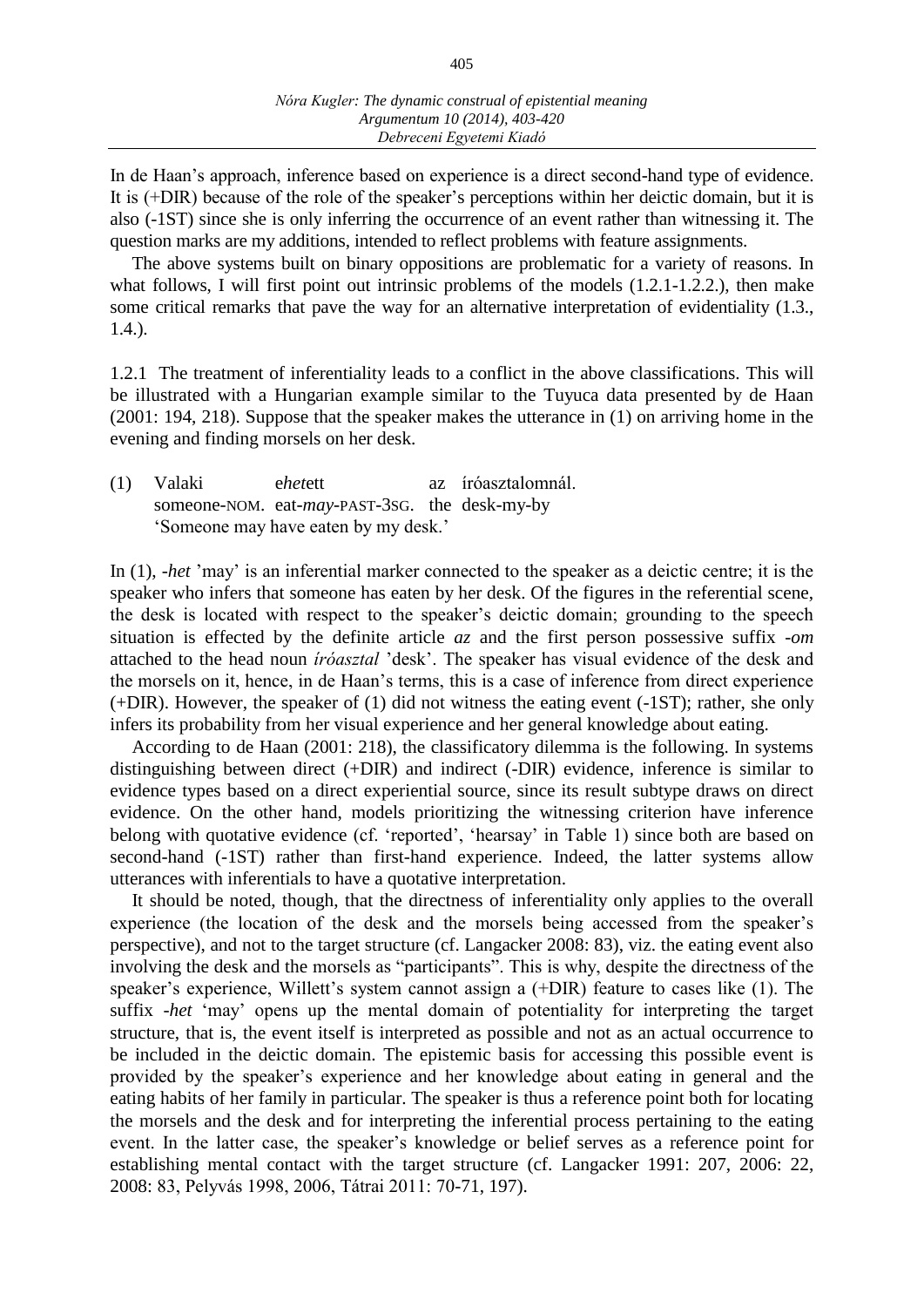1.2.2 The classifications in Table 1 are best applied to languages in which (according to the linguists studying them) the evidential systems are based on binary oppositions. As de Haan remarks, "[b]y choosing which of the two features is basic, languages decide whether the deictic component or the witnessing component is the underlying factor that drives the evidential system" (de Haan 2001: 218). However, alternative binary systems also exist in which the main splits are not determined by either the deictic component or witnessing. For example, there is a model in which quotative evidence stands in opposition with all other types of evidence. Three- or fourfold classifications, for their part, generally dismiss basic oppositions, although each of them holds that at least one type of evidence has an experiential basis (Aikhenvald 2003: 3-6).

#### *1.3 Evidentiality as an anthropological and linguistic phenomenon*

In what follows, I will critically assess the approach presented in the previous section from a functional perspective informed by anthropological as well as linguistic considerations.

According to Givón (1982: 44), participants of a speech situation may evaluate the strength of evidence along several hierarchical scales:

- a) Personal/deictic hierarchy: speaker > hearer > third party
- b) Sensory/source hierarchy: vision > hearing > other senses > feeling
- c) Directness hierarchy: senses > inference
- d) Proximity hierarchy: near the scene > away from the scene

These scales correspond to the classifications shown in Table 1, and treat the reliability of evidence as *a priori* established by the nature of each subcategory. Arguably, however, the weight or reliability of evidence is subject to construal rather than being objectively given. In particular, reliability may be influenced by factors such as the type of event in the target conceptualization. For example, when the speaker infers that 'somebody is singing', visual information is not more pertinent than auditory (their combination being the strongest). Secondly, knowledge of the informant may crucially feed into decisions, as e.g. quotative evidence from an expert may be more relevant than first-hand experience reported by dabblers, and so on (for details on construal, see Section 2).

Willett's system reflects a measure of scientific objectivism whereby a fact or event existing independently of discourse participants needs to be verified by the speaker. However, as Nuckolls (1993: 253) points out, the dichotomy between fact and value (characteristic of scientific thought) is misleading in the study of evidentiality. Her example is from Pastaza Quechua, whose speakers give equal epistemic priority to their experience and thinking (Nuckolls 1993: 253). The -*mi* evidential suffix, which is used to mark evidence from direct experience, is also employed in cases where others may easily challenge the views expressed by the speaker (e.g. when expectations or hopes are at stake). Nuckolls (1993: 236, 253) concludes that this usage is motivated by strong speaker commitment to the significance of the message. In other words, the use of evidentials does not involve a verificational process; rather, it simply highlights the significance attached by speakers to their strongly held views, whether or not these are supported by direct experience.

More generally, even when speakers supply direct evidence (which is widely considered to have a verificational dimension), they do not simply communicate objective truths. Objectivist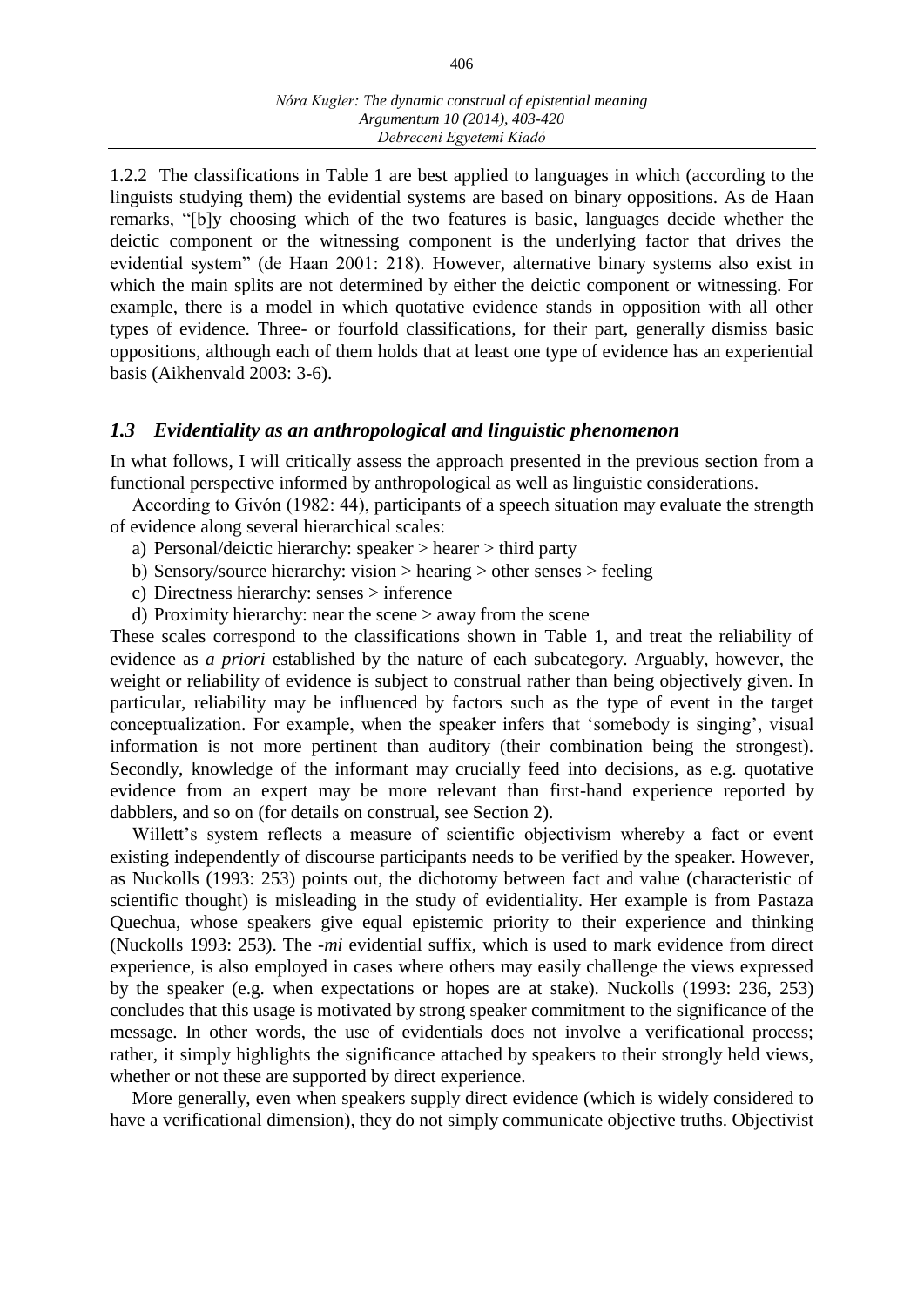distinctions between facts and values, and between the processes of verification and evaluation are an inadequate basis for describing evidentiality.<sup>7</sup>

## *1.4 The issue of inferentiality*

The domain of evidentiality cannot be treated as a unitary whole if inference is also taken to belong here. This is because the latter process does not concern the specification of a source or type of evidence; rather, it has a metaevidential character (Horváth 2013: 49). This is illustrated by the contrast between (2) and (3)–(4) below.<sup>8</sup>

- (2) De *láttam*, hogy néztél rá!! 'But *I saw* how you looked at him/her!'
- (3) A közkedvelt szórakozóhelyre ezúttal egy *láthatóan* erősen ittas férfi akart betérni. 'This time, an *obviously* heavily drunk man wanted to enter the bar/party hall.'
- (4) [Pál apostol] *talán* rövidlátó lehetett. (BNYGY) '[Paul the Apostle] may *perhaps* have been short-sighted.'

In (2), the verb form *láttam* 'I saw' profiles the speaker's visual experience in the past, whose significance she wishes to highlight. This type of evidence is characterized by directness and witnessing.

In (3), *láthatóan* 'visibly, obviously' again evokes the speaker's experience. Inference on drunkenness is direct from a deictic point of view; more specifically, the visual source takes precedence, and this is a case of first-hand evidence regarding the criterion of witnessing. Apart from the visual source, observation of the drunken person's behaviour including his speech may play a role in the evaluation of experience. Of these factors, the expression *láthatóan* profiles visual evidence; its primary meaning can be given as 'based on evidence from a visual source'. The mental distance between experience and result of evaluation is limited, hence this kind of inference is fairly reliable.

The example in (4) illustrates the functioning of epistemic modality. The verb form *lehetett* 'may have been' clearly signals that the speaker is making an assumption on a situation to which she does not have direct access; her view can be neither cross-checked or verified. The basis of

 $\overline{a}$ <sup>7</sup> Here I rely mostly on Nuckoll's (1993) arguments. Another line of attack would be to challenge the objectivist dichotomy between *realis* and *irrealis*, as languages vary greatly as to whether their speakers would represent a given event as real or unreal (cf. van Gijn & Gipper 2009). Moreoever, the conceptual basis of *irrealis* and *realis* is better viewed as a scale with clearly counter-factual events at one extreme, factual ones at the other, and possible events across the whole spectrum. Languages differ in terms of where certain events are situated on the scale (cf. van Gijn & Gipper 2009: 155, 173, see also Bybee, Perkins & Pagliuca 1994: 236-40), and where cutoff points lie for purposes of representation. For example, a possible event may either be represented as *realis* or *irrealis*, depending on the language, and habitual actions can be expressed as *irrealis* despite their factuality, as a result of their lack of grounding in time.

Unless indicated otherwise, the data in this paper are from the Hungarian National Corpus (HNC) of the Research Institute for Linguistics of the Hungarian Academy of Sciences (http://corpus.nytud.hu/mnsz/). Data from other corpora are classified by abbreviations: BNYGY stands for the Beszélt Nyelvi Gyűjtemény (Collection of Spoken Language) of the Department of Hungarian Language, Faculty of Humanities, Eötvös Loránd University (not available online), and BEA for the Beszélt Nyelvi Adatbázis (Spoken Language Database) described at http://www.nytud.hu/dbases/bea/index.html.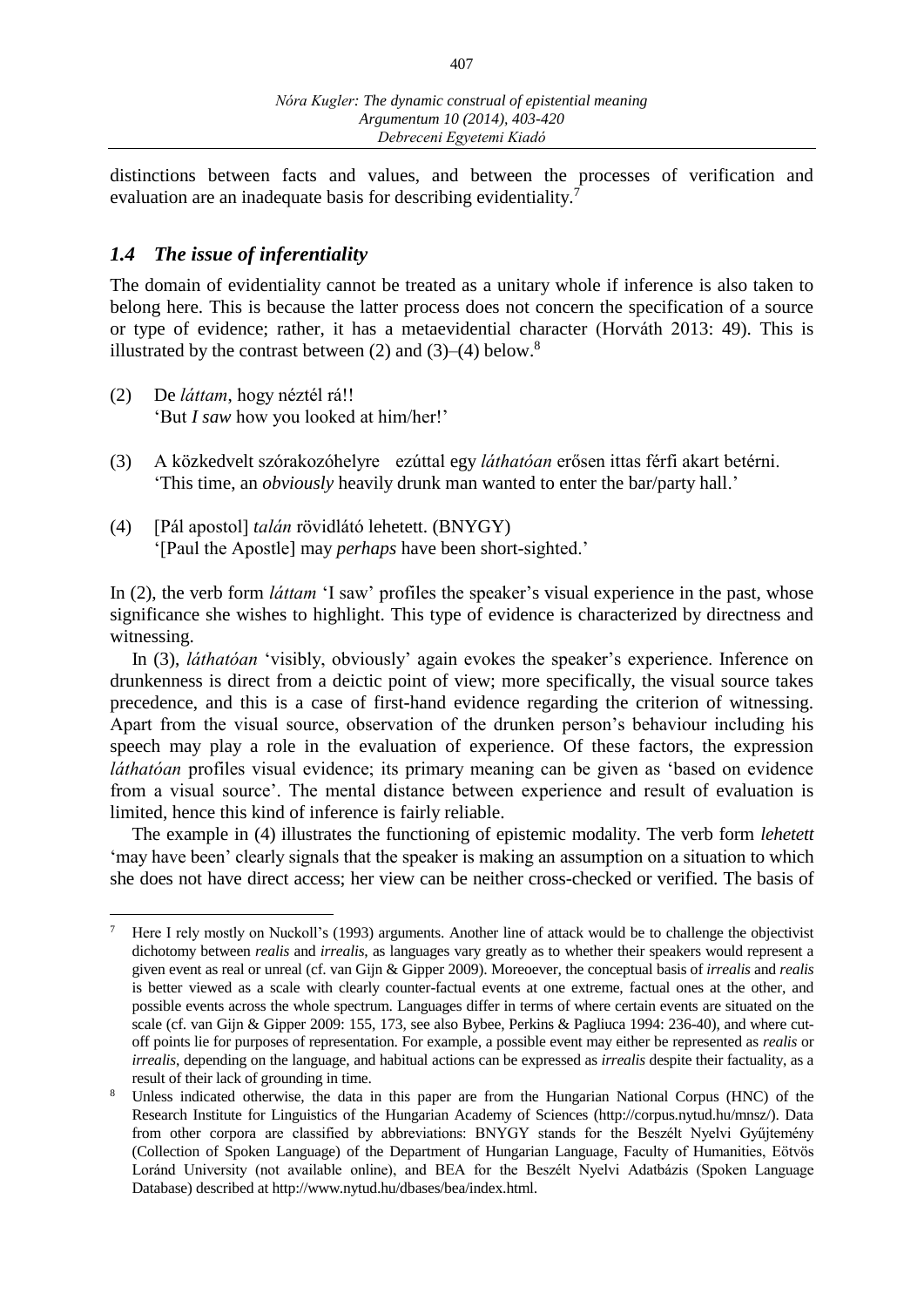her assumption (literary data) can only be retrieved from the discourse context. Hence, in construing the meaning of *talán* 'perhaps', the source of inference remains in the background; the modal adverb profiles the speaker's assumption-making and level of commitment (the process of subjectification<sup>9</sup>) rather than its inferential basis (Langacker 2008: 66ff.).

As the examples demonstrate, in cases of inferentiality of the result type (cf. (3)), it is not the type or source of evidence that moves into spotlight. Rather, what is being signalled is that the process of inference is based on **some** kind of evidence. In (4), which illustrates the functioning of epistemic modality and result, the basis of inference can at best be recovered from the situational or discourse context. Finally, specifying the type of evidence may also be impossible and irrelevant, as in (5):

(5) Az utókor – ha lesz – *valószínűleg* nagyobb becsben fogja tartani a családi amatőr képeket, mint a World Press díjnyertes fotóit. 'Later generations – if there are any – will *probably* cherish the family's amateurish photos more than the award-winning pictures of the World Press exhibition.'

The above example illustrates a mental construct of the *if… then…* type. Although reasons can be adduced to support the speaker's assumption, there are no grounds for verifying it or clearly establishing its basis. This is why Givón (1982) dismisses the idea of mental constructs having evidential force. However, it is also unrealistic to suppose that utterances like (5) should have no inferential basis whatsoever, i.e. that they should fall outside the domain of inferentiality.

Horváth (2013) distinguishes inferentiality from (types of) marking evidence by highlighting the metaevidential character of the former:

[...] inferential evidentiality is sharply different from the other two types. Markers of direct or quotative evidence supply the evidence itself by specifying the source of information, i.e. whether the speaker was an eye- or ear-witness to the state of affairs in question or only heard about it from someone else. By contrast, in cases of inferential evidentiality, the focus is not on the speaker specifying her source of information of a particular type. Instead, she uses some source which may be left implicit (knowledge, observation, etc.) to infer that a given state of affairs holds, or is more or less likely to hold. Hence, what we have here is in fact a metaevidential procedure; the speaker necessarily evaluates the sources she has access to, but her interest is not in specifying their nature. (Horváth 2013: 49)

The evidential force of inference varies with factors such as the type of indexical relationship, and its strength and degree of conventionality in a given community (e.g. DRUNKENNESS  $\rightarrow$ LACK OF COORDINATION: strong and natural connection, highly routinized recognition; SEVERAL PEOPLE IN THE SAME PLACE  $\rightarrow$  ???: context-bound inference, ambiguous interpretation). Within the category of inference, many languages treat results and mental constructs analogously. And when in a given language, there is no grammaticized marker for indicating result-type inferencing (as is the case in Hungarian), the reliability of inference can only be assessed by cotextual clues or other corroborating evidence. This makes it more difficult for the discourse partner to decide whether to subscribe to the view expressed in the utterance (cf. Douven 2010: 37).

 $\overline{a}$ 

*Subjectification* denotes the process of making linguistically explicit that the event or assumption profiled by the clause is being accessed by the speaker's mind (cf. Langacker 2006: 18, Pelyvás 2006). When referring to the diachronic process whereby an expression's meaning becomes more and more bound up with the conceptualizers' mental processes and discourse-organizing activity, I instead use the term *subjectivization* (cf. Traugott 1989, 1995). For the relationship between the two terms, see Athanasiadou, Canakis & Cornillie (2006: 2-6) and Traugott (1989: 35).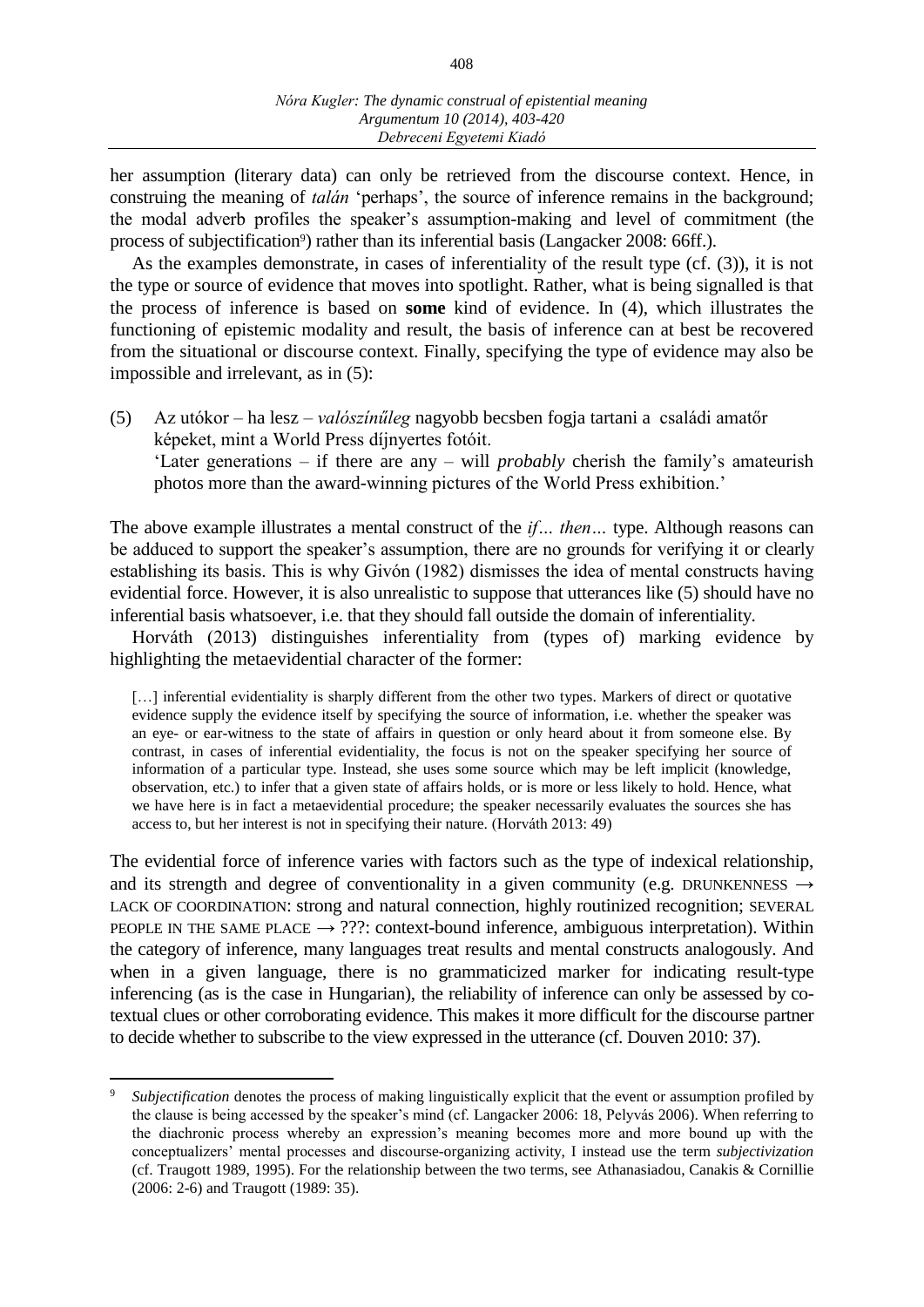To summarize, inferentiality can be distinguished from evidentiality on the grounds that it has a metaevidential nature. However, it cannot be separated from epistemic modality, since (as we have seen in the examples above), both are characterized by processes of inference. Furthermore, they both involve subjectification (cf. footnote 9), whereby the speaker (her experience, knowledge, etc.) is interpreted as a reference point for accessing a target conceptualization (cf. Langacker 2006, Pelyvás 2006). Significantly, both inferentiality and epistemic modality feature the speaker as the person inferring the occurrence of an event, hence it is her knowledge and beliefs which underlie the inferential process. I therefore conclude that epistemic modality and inferentiality define one and the same semantic domain.

In the literature, various solutions have been proposed for describing the relationship between evidentiality and modality. Specifically, the following three analyses have emerged (cf. Dendale & Tasmowski 2001: 341-342, Kugler 2008: 283-284):

- a) disjunction: the two categories are completely separate, classification is an either-or matter<sup>10</sup> (Willett 1988, Kiefer 2000, Nuyts 2001, de Haan 1999, 2001);
- b) inclusion (one category is included in the other):
	- evidentiality as a subsystem of epistemic modality (Palmer 1986, see also Givón 1982, Biber et al. 1999: 764, 854),
	- epistemic possibility as a subsystem of evidentiality (Chafe 1986, Biber & Finegan 1989);
- c) epistemic modality (epistemic necessity) and inferential evidentiality are overlapping categories (van der Auwera & Plungian 1998, Faller 2002, Kiefer 2005).

My proposal is close to the third option but cannot be subsumed under it. In what follows, I will discuss this account in detail.

#### **2 The dynamic construal of categories and meanings**

In the previous section, I took steps towards a functional interpretation of evidential and epistemicinferential (epistential) categories. I regarded evidentiality and inferentiality as separable, whereas inferentiality and epistemic modality were seen as inextricably linked. Let us note, however, that from a functional perspective, all three categories are manifestations of natural epistemology, hence none of them should be treated as completely independent (cf. Givón 1982). In the remainder of this paper, the categories mentioned will be described in terms of dynamically and intersubjectively construed cognitive models (Langacker 2008:  $30ff$ ).<sup>11</sup> The criteria taken over from the literature will be integrated as dimensions or parameters of these models.

 $\overline{a}$ <sup>10</sup> This of course does not preclude the possibility that certain markers, e.g. modal adverbs may belong to both categories. However, linguists committed to disjunction view this as an idiosyncratic phenomenon rather than as a consequence of the nature of these categories (cf. Nuyts 2001). Approaches that keep the two categories distinct generally criticize the c) option, dismissing it as a case of "categorial confusion". As Cornillie (2009: 57) remarks, "Equating the evaluation of the reliability of the evidence with the epistemic evaluation of likelihood leads to the current confusion between the two categories". In Cornillie's view, "rather than representing a concrete overlap domain, epistemic and evidential expressions may more accurately be described as having similar subdimensions [reliability of knowledge (evidentiality) and speaker commitment (epistemic modality), respectively] that meet at some point" (Cornillie 2009: 51). Thus, this approach denies full overlap of the categories but accepts that they are in contact with one another.

<sup>&</sup>lt;sup>11</sup> My point of departure is Lakoff's notion of IDEALIZED COGNITIVE MODELS ("[...] we organize our knowledge by means of structures called IDEALIZED COGNITIVE MODELS, or ICM's, and […] category structures and prototype effects are by-products of that organization", Lakoff 1987: 68). I view models as dynamically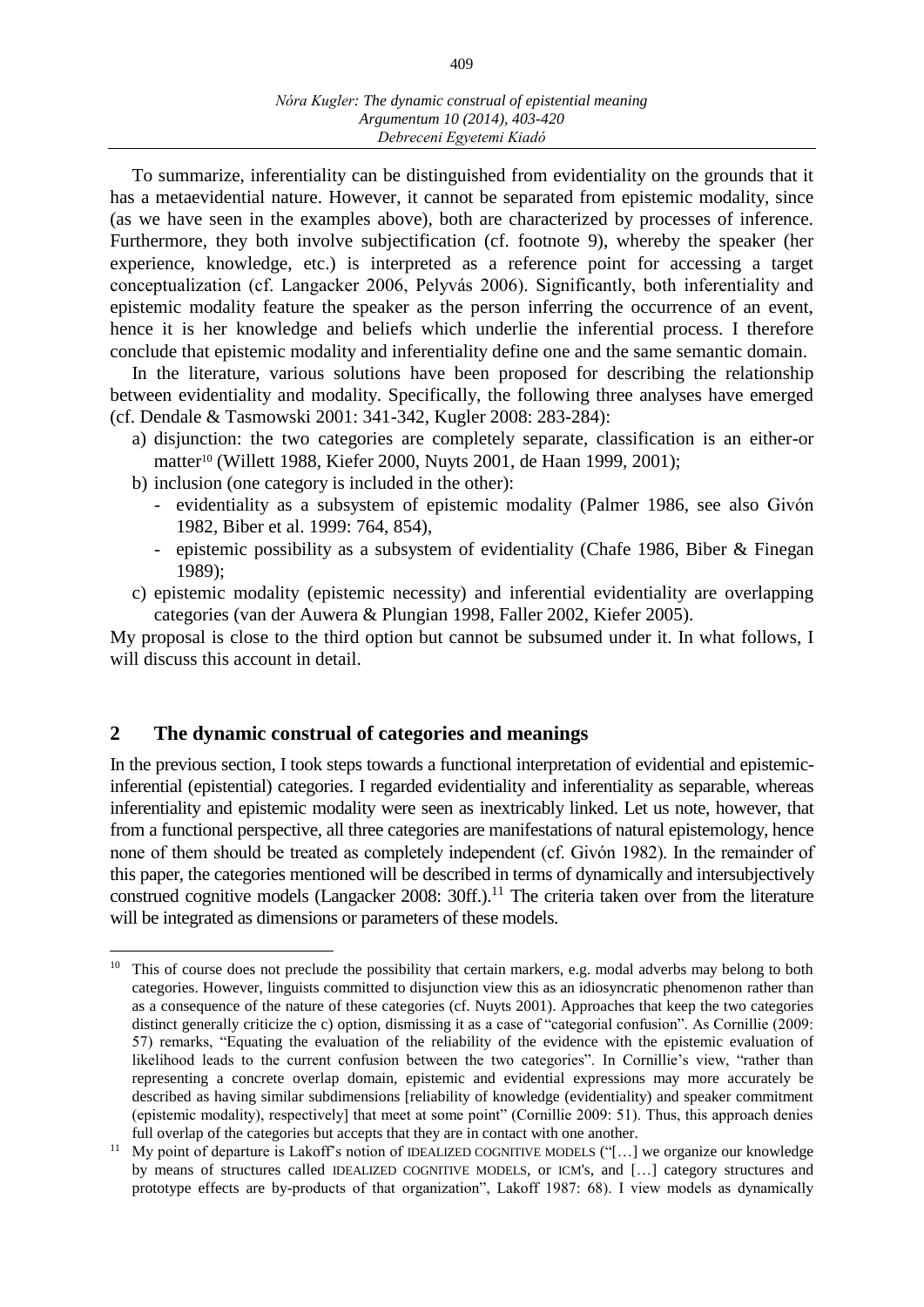As schemas, models are organized on a language and culture specific basis, each having a unique history as well. They evolve and are brought into play during the social interaction of interlocutors. The language and culture-bound nature of evidential models is supported by the fact that languages and cultures may afford prominence to alternate dimensions, with differences in the assessment of reliability of evidential sources. Examples include variation in attributions of significance to such sources as information from dreams and quotative evidence.<sup>12</sup>

Furthermore, languages may vary strongly in terms of which categories are overtly treated as belonging together or being in contact. For example, languages in which no unique markers are associated with the subtypes of inferentiality (result and mental construct) reflect a stronger sense of an epistemic-inferential continuum even if epistemic modality (the attribution of probability) has its own special markers. Less obvious is the close relationship between epistemic and inferential categories in languages which assign identical markers to inferentiality and quotative evidence, these standing in opposition with all other types of evidence (cf. Aikhenvald 2003). However, the metaevidential (Horváth 2009) or meta-informational character of inferentiality and epistemic modality still establishes contact between these domains.

The historical dimension needs to be incorporated, first, because the system of marking devices emerges from a grammaticalization process (cf. Traugott 1989, 1995), and second, because the structure of the model itself is a social and historical construct. Shared knowledge evolves and is passed on via the co-ordinated linguistic activity of interlocutors (cf. Tolcsvai Nagy 1998: 24-27, Tátrai 2011: 27ff.). Individual experiences may become part of shared knowledge over time, and certain contents or types of knowledge may also drop out of this heritage. In this context, shared knowledge (or the common ground) is not viewed as a mental object existing in social space; rather, it is linguistic conceptualization drawing on conventional patterns of linguistic activity. Aspects of information clearly interpretable as parts of shared knowledge are often left unmarked and implicit in a discourse, whereas those which are harder to access and/or accept tend to receive overt coding. Both references to the common ground and the signposting of individual assessments are highly relevant for the construal of knowledge and meaning by the discourse partners.

#### *2.1 The model of evidentiality*

 $\overline{a}$ 

Evidentiality is defined as the marking of the source and type of information. Its primary role is to establish the significance of an experience or information.

Parameters of the model of evidentiality include:

- a) direct speaker experience (subjectification) vs. information gained from someone else (perspectivization)
- b) type of experience (visual, auditory, or other), in close relationship with the type of event in the target structure (visible, audible, or otherwise perceived); presence or absence of an identifiable informant (when there is no such informant, the source may be common knowledge or hearsay); the type of informant when there is one (individual or group; characteristics), how she is connected to the event (participant, eye- or earwitness, mediator)

evolving intersubjective constructs, closely corresponding to Langacker's notion of cognitive domains (Langacker 1988: 386, 2008: 12). The changes have been inspired by Croft's (1994) analysis of the cognitive model of speech acts.

<sup>&</sup>lt;sup>12</sup> See e.g. the role of reference to an authority in the European rhetorical tradition.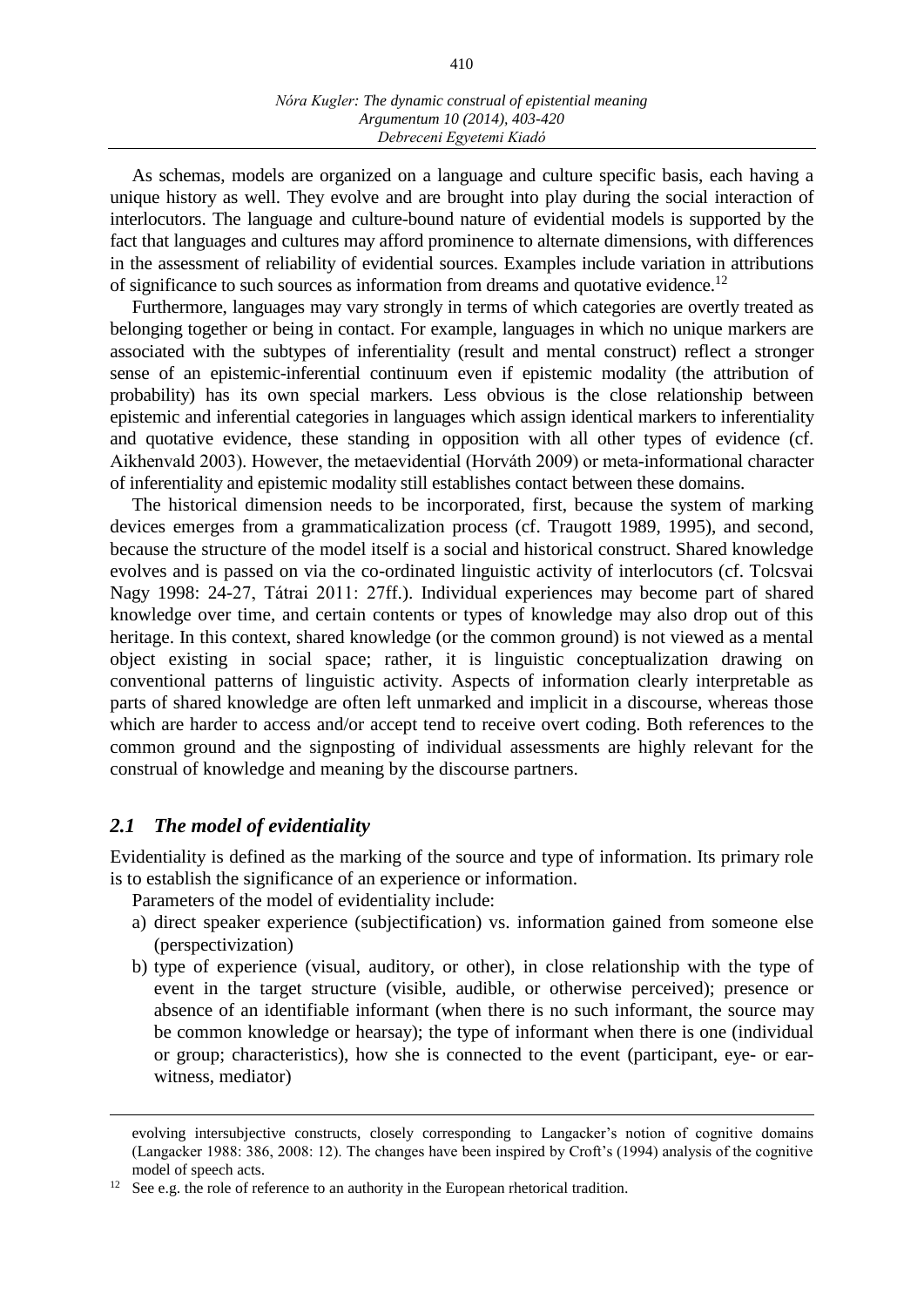- c) degree of speaker commitment<sup>13</sup>
- d) reliability of the source

 $\overline{a}$ 

- e) knowledge bearing on the evidential marker being employed (activation patterns in the network of markers, collocations, association with genres or registers, etc.). The model's functioning is illustrated with the following example.
- (6) […] a kocsik *szemmel láthatóan* jobban csúszkáltak mint tavaly, ami nem jelenti azt, hogy akkor nem sodródtak a kanyarokban, de *láthatóan* bizonytalanabbak a fiúk. '[…] *obviously* (lit. *visibly*) *to the eye*, the cars have been sliding more than last year, which does not mean that they were not drifting in the curves then but the boys are *clearly* (lit. *visibly*) more unsteady now.

With regard to parameters a) and b), the speaker has direct visual experience of the sliding of the cars. The event can be observed as it is unfolding, cf. the expression *szemmel láthatóan* 'obviously to the eye'. Although the speaker is not at the premises, she is following the race on television, so the sliding can be easily ascertained (cf. dimension d)). As for e), the tautological nature of the expression reaffirms the significance of visual experience. The second occurrence of *láthatóan* 'visibly' is clearly different, however. In this case, the speaker is comparing the present experience with her memories of last year's event, and based on available visual evidence, infers that the drivers are more unsteady this time (which cannot be directly observed). Hence, *láthatóan* does not profile direct visual experience here; rather, it highlights an inferential process resulting from that experience (cf. 2.2). Since such markers are typically associated with reliable, direct (typically visual) evidence (cf. e)), they are capable of signalling the speaker's high level of commitment to the validity of her observations and inference (cf. dimension c)).

### *2.2 Epistemic-inferential (epistential) modality as a cognitive model*

A speaker's assessment of the probability of an event/situation cannot be dissociated from processes of inference, which calls for an integrated account of epistemic modality and inferentiality. As mental constructs demonstrate, inferentiality does not necessarily require experiential (or any other type of) evidence as a point of departure. Inferences drawn from experience are not logical sequences independent from speaker knowledge and the discourse world; rather, they are everyday routines which can be influenced by covert factors as well (cf. Kiefer 2005: 48). It follows from this that no principled distinction can be made between the inferential processes of inferentiality and those of epistemic modality.

Speaker responsibility and commitment are associated both with evidentiality and the epistential category (cf. Cornillie 2009: 51). There is an important difference however. In the case of evidentiality, speaker commitment (or lack thereof) primarily concerns the reliability of the source, often with an emphasis on the significance of an experience. By contrast, epistemic modality involves speaker commitment to the validity of an inference, with associated degrees of probability.

The cognitive model of epistemic-inferential modality can be rendered as follows: based on her existing knowledge (processed experience, available information), the speaker infers the occurrence of an event/situation, evaluating its degree of probability.

<sup>13</sup> The expressions *degree*, *extent*, etc. used in the models always refer to a continuum of values rather than a series of discrete settings to be defined *a priori*.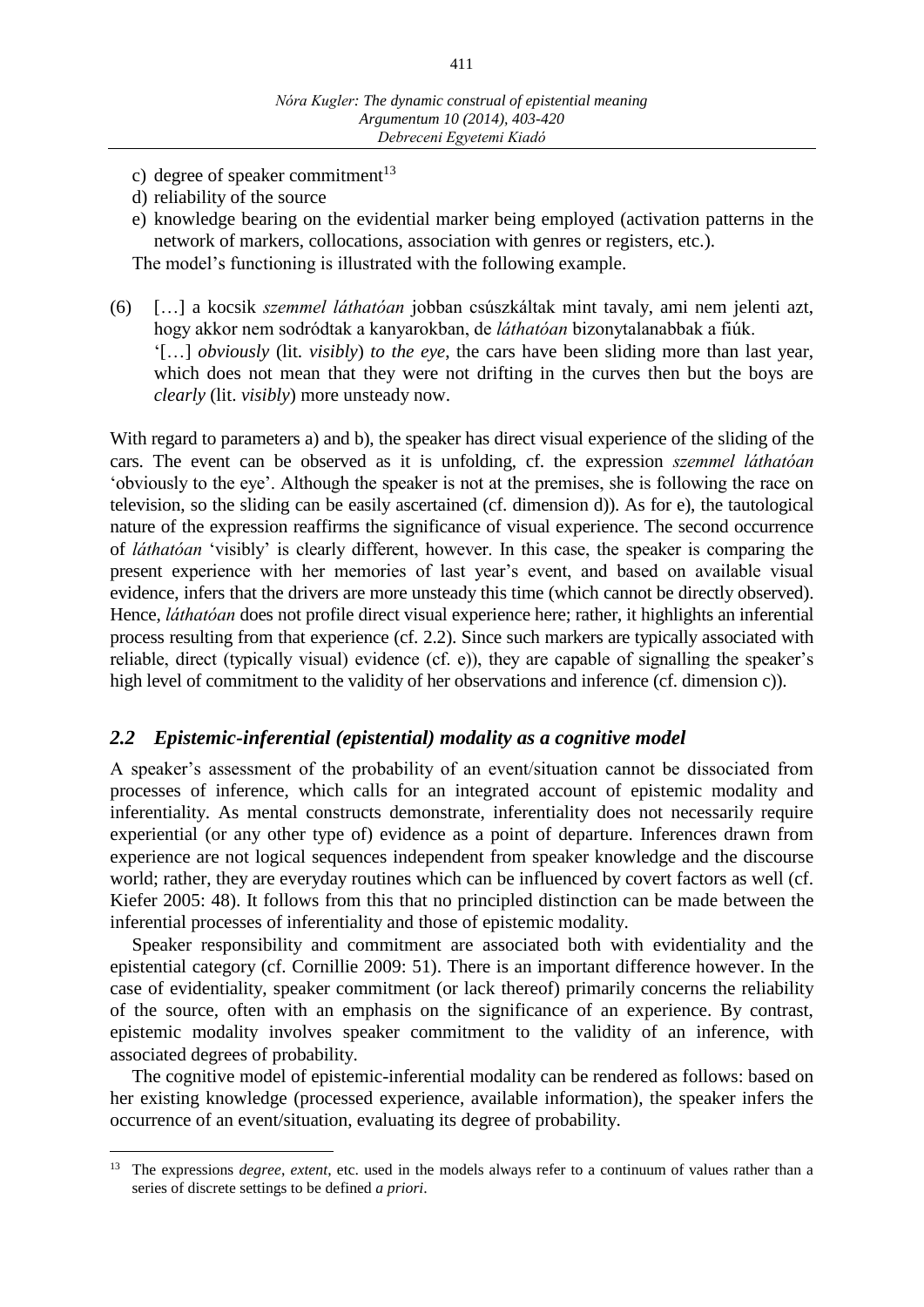Parameters of the epistential model include:

- a) subjectification: the speaker serves as a reference point for accessing the result of inference, viz. the event/situation being profiled as probable to a certain extent
- b) the basis for inferring the occurrence of an event/situation, and for the attribution of probability: observation of experience (visual, auditory, etc.), second-hand information, common or individual knowledge, beliefs, etc.
- c) accessibility/recoverability of the basis of inference and the attribution of probability (whether or not it is made explicit in the discourse)
- d) when the basis of inference is accessible: how strong (conventional/routinized) the relationship is between the basis and the result of inference (a scale from contiguity to non-obvious mental associations)
- e) the degree of reliability of the basis of inference (as evaluated intersubjectively by the discourse participants)
- f) the mental distance between the speaker's reality (the ground) and the possible world of the event/situation being profiled
- h) in close correlation with mental distance: the degree of predictability of the event/situation in the target conceptualization; the quantity and nature of contextual factors influencing the inferential process; the strength of inference
- h) degree of speaker responsibility and commitment
- i) knowledge pertaining to the epistential marker being employed.

In the example in (1), when the speaker infers (from seeing the morsels) that someone has eaten by her desk, she serves as a reference point for both the observation and the result of inference (cf. a)). As regards the parameter in b), her grounds for making the inference include visual experience and her general knowledge about eating; however, this is not made explicit in the utterance (cf. c)). The relationship between the basis and the result of inference is one of contiguity (cf. d)), the evidence is reliable (cf. e)) and the mental distance is small (cf. f)). Hence, high levels of reliability (cf. g)) and speaker commitment (cf. h)) can be established. Finally, as far as the parameter i) is concerned, the verbal suffix -*het* 'may' is a generic marker of potentiality in Hungarian; therefore, only the co-text (and the constructional schema, including aspects of word order) and the situation help determine the source of the attribution of possibility. In the case at hand, this source is the speaker's inference.

#### **3 Results of a corpus-based analysis of Hungarian markers of visual evidence**

In this section, I will present the results of a corpus-based study of six Hungarian lexicalized evidential markers (*láthatóan, láthatólag* 'visibly'/'conspicuously'*, szemmel láthatóan, szemmel láthatólag, szemlátomást* 'obviously to the eye'*, látszólag* 'apparently'). The selected lexemes primarily serve to highlight the speaker's visual experience.

For the analysis, I used a random sample of 100 occurrences for each lexeme taken from the Hungarian National Corpus (HNC), and also explored patterns of use in BNYGY (a corpus of 220.687 word tokens) and BEA (an audio corpus of spontaneous conversations with a running time of 336 minutes). Apart from two exceptions, *látszólag* (occurring three times in BNYGY) and *láthatóan* (with one token in BEA), I found no spoken language data in these corpora for the lexemes under investigation.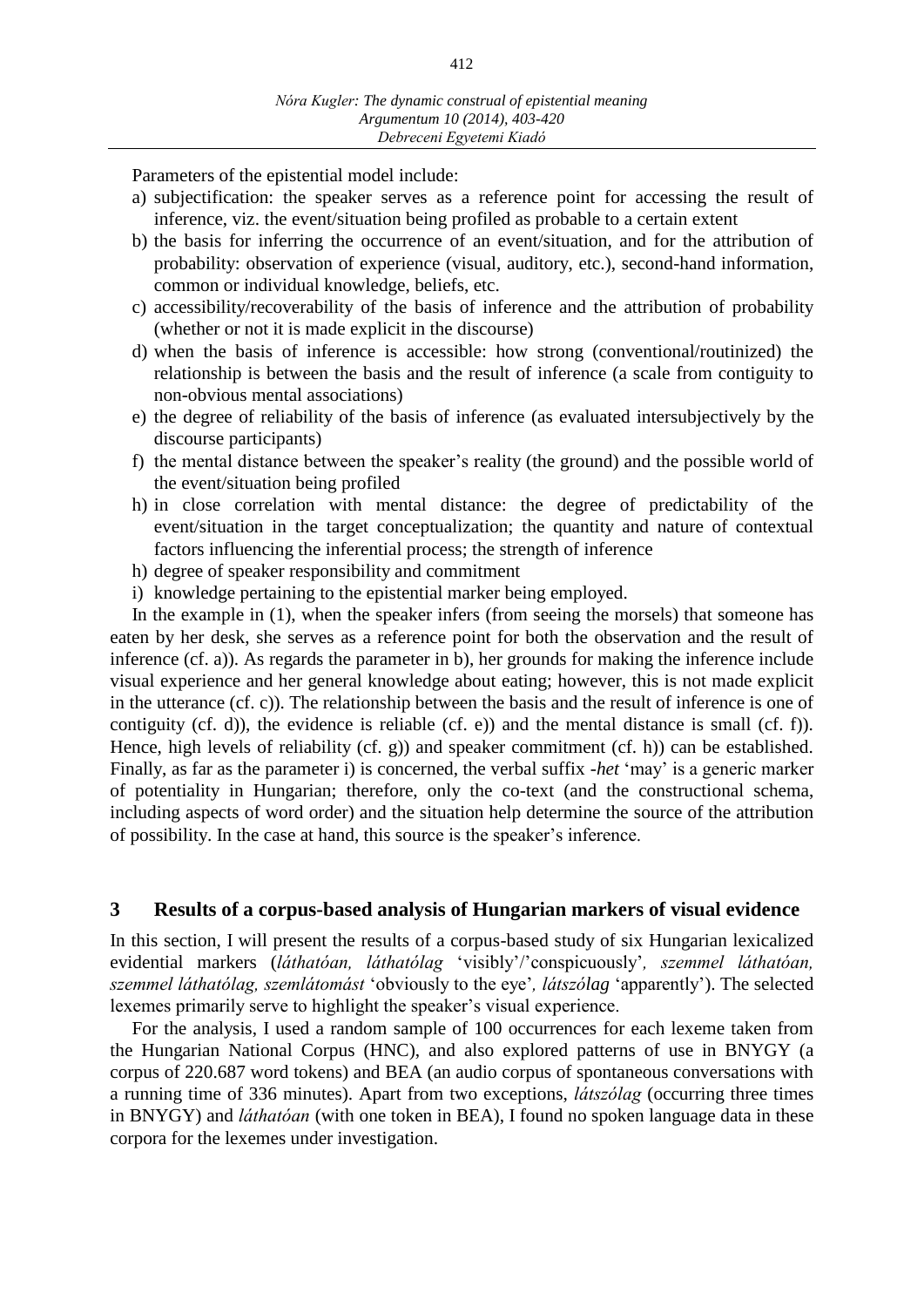#### *3.1 Frequency and the motivation of data*

In descending order of frequency, the lexemes can be listed as follows (token per million words, based only on data from the HNC): *látszólag* (20,26)*, láthatóan* (19,74)*, szemmel láthatóan*  (4,43)*, láthatólag* (3,09)*, szemlátomást* (2,55)*, szemmel láthatólag* (0,69). The longer forms are less frequent than the short ones; this generalization is also supported by my previous study on modal adverbs (habilitation thesis), with examples including *kétségtelenül* 'without doubt' and *kétségbevonhatatlanul* 'unquestionably', *nyilván* and *nyilvánvalóan* 'obviously', *biztosan* and *bizonyosan* 'certainly', etc. A further factor is that longer expressions tend to be tautological, profiling an explicit connection between the concepts EYE and VISION, i.e. affording central status to the means of seeing in the overall semantic structure (Tolcsvai Nagy 2010: 32). As a result, the meaning of these lexemes is less prone to undergoing abstraction, their use being restricted for the most part to the expression of concrete visual perception.

Among compounds and phrases, the greater conceptual unity of *szemlátomást* iconically motivates the greater proximity of its components, and may account for the higher frequency compared to the expression *szemmel láthatólag*.

Further factors behind frequency differences include the degree of productivity of the inflectional suffix, and relatedly, the degree of analysability of the pattern. Expressions containing the productive -*an* '-ly' suffix are typically more frequent than their synonyms with -*lag*. This discrepancy is widely attested among modal adverbs, e.g. with *feltehetően* vs. *feltehetőleg* and *vélhetően* vs. *vélhetőleg* (all meaning 'presumably'), but not without exceptions: *előreláthatólag* 'foreseeably' is twice as frequent<sup>14</sup> in expressions of speaker opinion than  $el\ddot{\alpha}$ *eláthatóan*. This may be motivated by the fact that -*lag* is often employed as a marker of subjectification, and there may be a functional split between -*an* (highlighting "external" features of the perceived event) and -*lag* (which is more intimately bound up with mental processes internal to the conceptualizer). For example, in the examples below, the meaning of *barátian* 'in a friendly way' is more objectively construed than that of *barátilag* 'as a friend', 'as a friendly gesture'.

- (7) […] egyik társa *barátian* felajánlotta, átadná az egyik megbetegedett vendég meghívóját. '[…] one of his/her companions offered *in a friendly way* that he/she would pass on the invitation card of a guest who has fallen ill'
- (8) Ezeket csak *barátilag* írom. 'I am only writing these (to you) *as a friend*'.

 $\overline{a}$ 

(9) E kritizálók szemében a gesztus a pápától, még ha *barátilag* érthető volt is, megbántotta a francia laicitás híveit.

'In the eyes of these critics, this move from the Pope, while interpretable as a friendly gesture, offended the supporters of the French lay movement.'

A similar semantic difference can be found in *láthatóan* vs. *láthatólag*, and their derivatives *szemmel láthatóan* vs. *szemmel láthatólag*.

<sup>&</sup>lt;sup>14</sup> It is still rare, with a frequecy of 6.72 tokens per million words (HNC), and no occurrence at all in the spoken language corpora.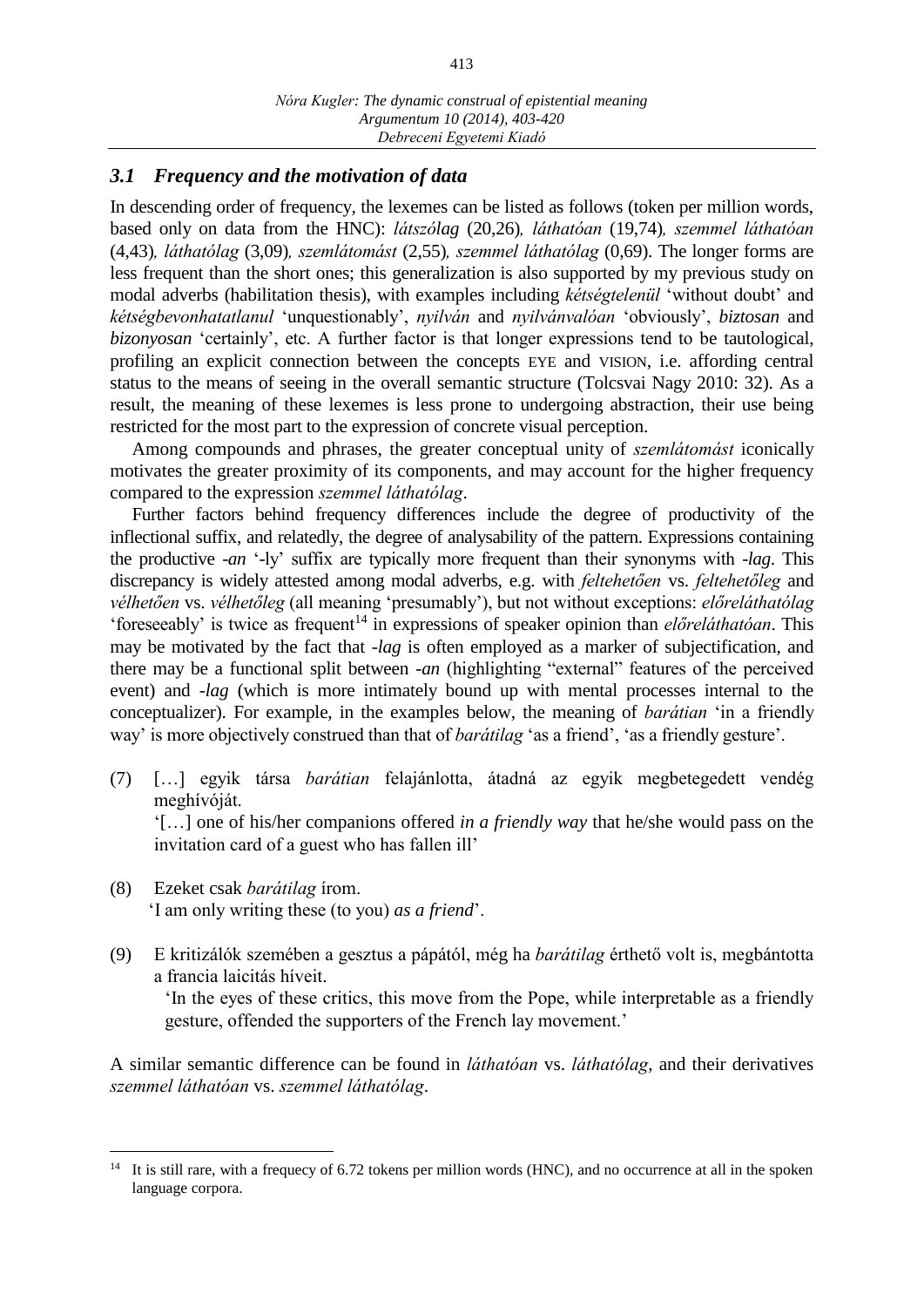In the case of *szemlátomást*, the second component *látomást* has an even higher degree of unit status than *láthatólag* and *láthatóan*; similarly, *látszólag* 'apparently, seemingly' shows more internal cohesion than *látszóan* 'visibly', which is not analysed here.<sup>15</sup> Presumably, the frequency of *szemlátomást* and *látszólag* results from their unit status and short length rather than the productivity of the patterns they instantiate.

#### *3.2 The network of functions motivated by the basic meaning*

The verb *lát* 'see' and its derivatives profile either visual perception or the evaluation of visual experience, or else the processing of other kinds of sensory experience. And at an even more abstract level, they may also evoke knowledge and understanding. In such cases, the conceptual domain of KNOWLEDGE/UNDERSTANDING gets activated by metaphorical extension from the conceptual domain of VISION (SEEING).

In the expressions *láthatóan, láthatólag* 'visibly, apparently'*, szemmel láthatóan, szemmel láthatólag* 'obviously to the eye', the -*hat* 'may' suffix opens up the mental space of POSSIBILITY for the concrete and metaphorical meanings related to VISION. This explains the meaning of the composite expressions which can be paraphrased as 'visibly by the speaker (subjectification) and by others (intersubjectivity), accessibly (by vision or higher-order mental processes), verifiably, to be known for certain, etc.'

(10) A kiscica olyan sovány volt, hogy nem is volt árnyéka, *szemlátomást* éhes volt, és nagyon félt.

'The kitten was so thin it had no shadow, *obviously to the eye* it was hungry and very much afraid.

In (10), *szemlátomást* highlights the speaker's experience. The inference of hunger is direct in terms of the deictic criterion, the evaluated evidence being primarily visual, and first-hand as far as the parameter of witnessing is concerned. In addition to the visual source, careful observation of the sound, movement and general behaviour of the kitten may have contributed to the evaluation of experience. In the utterance, the expression's primary meaning 'based on visual experience' is being activated, as motivated by the component structures. The mental distance between perception and evaluation of experience is small, hence the inference is fairly reliable.

Cases of extension typically profile perception/experiencing while keeping the source of sensory information unspecified (allowing for non-visual sources). This is illustrated well by example (11), whose processing is not hindered by the fact that the utterance profiles the lack of auditory stimuli, or at a more abstract level, the lack of any form of overt political action.

(11) A gondos előkészítés megtette hatását: a kormányzó német kereszténydemokraták belső ellenzéke *szemlátomást elhallgatott* és így nem veszélyezteti az egységdemonstrációt. 'Careful planning did the trick: the internal opposition of the ruling German Christian Democrats has *obviously* (lit. obviously to the eye) *fallen silent*, and so poses no threat to the demonstration of unity.'

 $\overline{a}$ 

<sup>&</sup>lt;sup>15</sup> This expression has only 7 occurrences in the HNC, and it is completely absent from the spoken language corpora of the present study.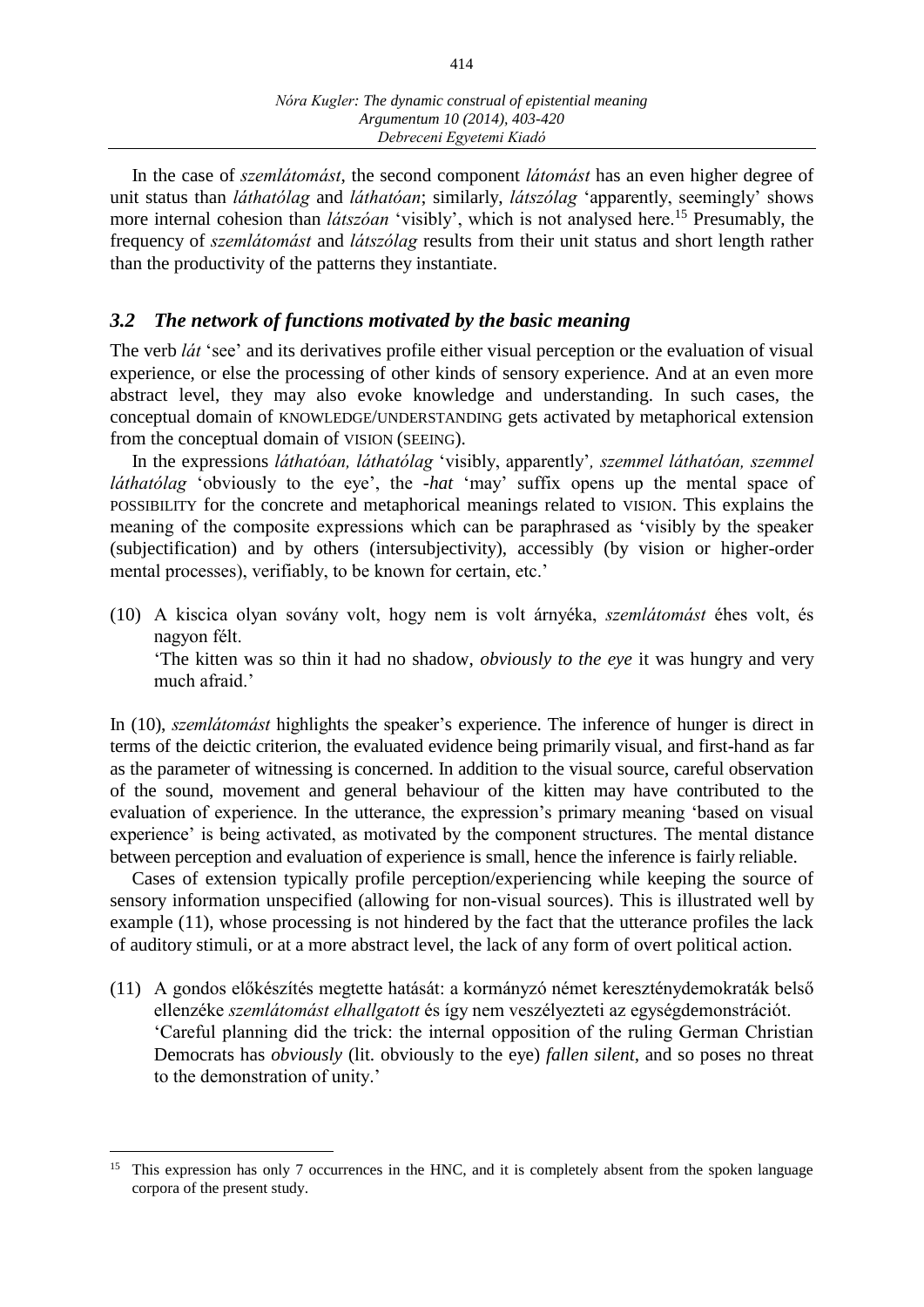In addition to profiling visual or other sensory experience, the expressions can also direct attention to experience-based inferences (inferentiality of the result type), which amounts to entering the epistential domain (cf. (12), (13)).

- (12) […] Clinton *szemlátomást* hosszú küzdelemre igyekezett felkészíteni az amerikaiakat a terrorizmus elleni harcban: […] '*Obviously to the eye*, Clinton attempted to prepare Americans for a long fight in the war against terrorism.'
- (13) Az összenövés *szemmel láthatóan* elkerülhetetlen. '*Obviously to the eye*, their fusion cannot be avoided.

All lexicalized expressions I have investigated show evidence of epistential use, suggesting that their grammaticalization leads to ever higher degrees of subjectivization. The subjectivization path from evidentiality to epistential modality is made possible by the contact of the domains involved. Furthermore, the process may be influenced by the fact epistential modality has more numerous lexicalized markers in Hungarian than evidentiality.

- (14) Bár a zavarkeltés *szemlátomást* [Személynév] egyik célja *lehet*, mégis korábbi kiállításaiban az egyes sorozatok jóval összetartóbbnak tűntek. 'Although *obviously to the eye*, causing confusion may be one of the goals of [person's name], the constellations of his previous exhibitions seemed to be more convergent.'
- (15) A gyorsuló infláció közepette ez az álláspont *szemlátomást* nem tartható. 'In the midst of accelerating inflation, this stance is no longer tenable, *obviously to the eye*.'

These two excerpts are clear examples of epistential modality. In (14), *szemlátomást* may indicate speaker observations, but the verb form *lehet* 'may be' makes it clear that based on unspecified experience, the speaker is voicing her opinion on the goals of the artist which she has no direct access to. In other words, in construing the meaning of *szemlátomást*, reference to concrete experience stays in the background (even though the inference is clearly based on certain signs), and what is being profiled is the speaker's commitment to her opinion.

In (15), the object of negotiation is the (un)tenability of a stance rather than any perceivable phenomenon. The speaker is indicating the circumstance (accelerating inflation) which in her view causes the partner's standpoint to lose credit; however, this is not a directly experienced sign on which an inference of the result type could be based. Similarly to the previous example, *szemlátomást* profiles the speaker's personal views and commitments rather than the basis of her inference.

In certain contexts, the expressions under study may highlight the importance of some information regardless of its type or source (where the latter may or may not be direct experience), cf. (16).

(16) Az eredmény *szemmel láthatólag* őt igazolta, lett egy marginális pártocskája, igaz, hogy az a megmaradt néhány fő mostmár tényleg úgy ugrál ahogy ő fütyül.

'*Obviously to the eye*, the result has proved his point, he now has a small and marginal party but at least the few people to have remained are really following his lead.'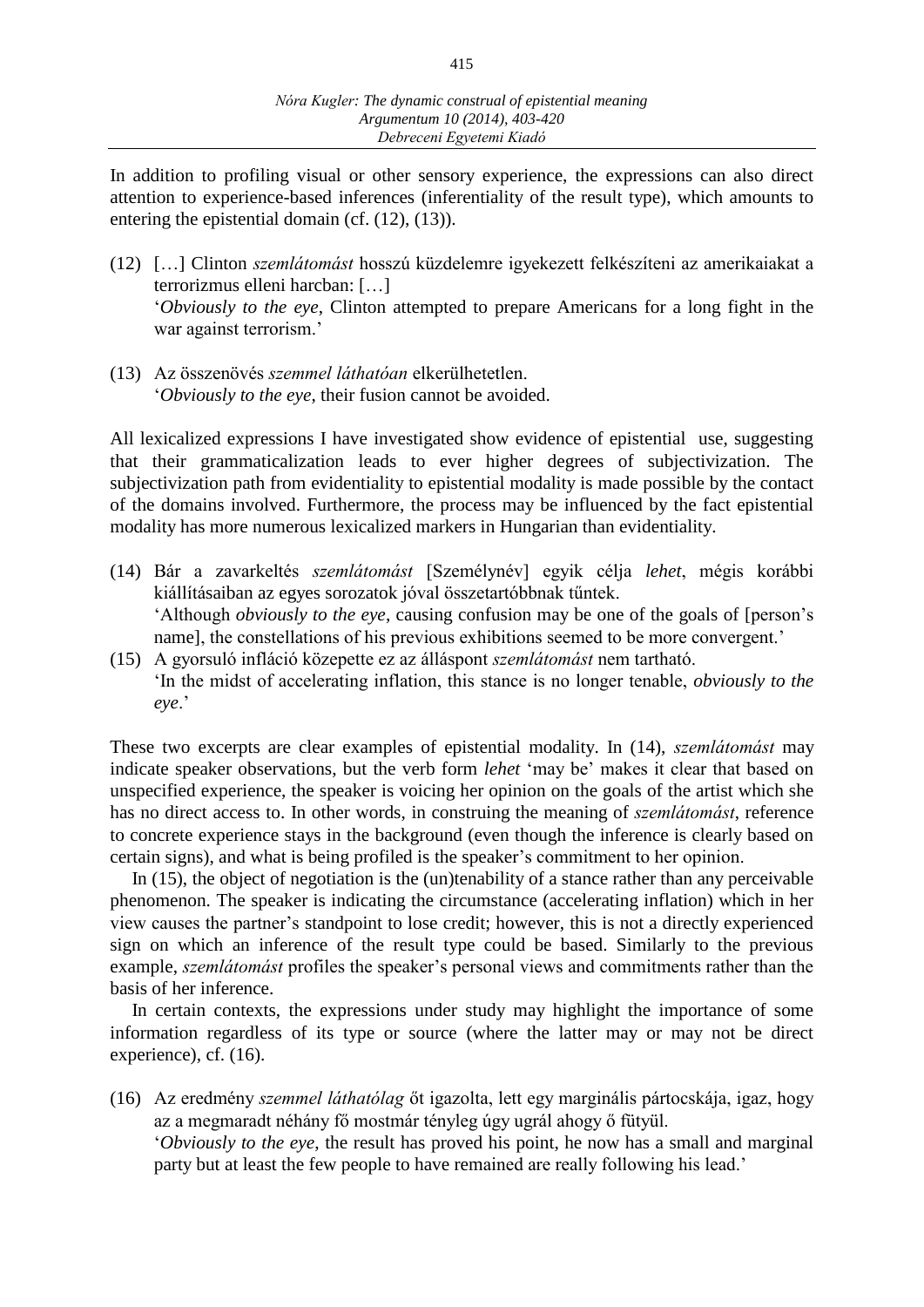The relative frequency of functions is presented in Table 2. The percentages do not add up to 100% because the functions often overlap, and some data can be assigned to multiple groups at the same time. The results suggest that highlighting visual perception and the evaluation of complex experience are especially likely to be bound up with other functions.

|                    | highlighting<br>visual<br>perception | evaluation of<br>visual<br>perception | evaluation of<br>other kinds of<br>perception or<br>information | inference,<br>opinion |
|--------------------|--------------------------------------|---------------------------------------|-----------------------------------------------------------------|-----------------------|
| láthatóan          | 8                                    | 22                                    | 29                                                              | 68                    |
| láthatólag         |                                      | 20                                    | 24                                                              | 83                    |
| szemmel láthatólag | ◠                                    | 27                                    | 32                                                              | 65                    |
| szemlátomást       |                                      | 36                                    | 26                                                              | 54                    |
| szemmel láthatóan  | 8                                    | 44                                    | 53                                                              | 37                    |
| látszólag          | 14                                   |                                       | $82^{16}$                                                       | 4                     |

The functions of *látszólag* 'apparently, seemingly' differ greatly from those of the other five expressions. Made up of the stem *látszó* 'visible, perceivable' and the inflectional suffix -*lag* '-ly', the lexicalized expression means 'the way it seems; based on visual experience; apparently/seemingly'. In the polysemous network, the meaning mentioned last has come to be central as a result of grammaticalization. Through the meaning 'seemingly; based on unreliable perception or inference', the expression is primarily interpreted as a counterfactual marker of deceptive experience (17) or purposeful deception (18).

- (17) Így a *látszólag* továbbra is ötajtós kocsi négyajtóssá alakult. 'This way the *seemingly* still five-door car has become one with four doors.'
- (18) A tulajdonos *látszólag* belement az üzletbe, majd a látogatók távozása után értesítette a rendőrséget.

'The owner *seemingly* agreed on the deal, then after the leaving of the visitors he informed the police.'

In a large number of cases, the six expressions reviewed do not mean 'in a visible manner or state'; the suffixed forms have lexicalized into fixed units and undergone grammaticalization. The suffixes are not freely interchangeable; cognitive processes may be denoted by the same stem fused with alternate suffixes (see also *feltehetően*, *feltehetőleg* 'presumably'). There is also clear evidence of condensation, as the original dependents (e.g. *valaminek látható* 'capable of being regarded as something' or *valahogyan valaki által látható* 'visibly in some way by somebody'; *ép szemmel jól láthatóan* 'capably of being seen well with a good eye') generally missing from the collocation frame of the lexicalized expressions. Exceptions

 $\overline{a}$ 

<sup>&</sup>lt;sup>16</sup> As a result of the different semantic structure of this expression, its functions call for a different classification compared to the other five expressions. The figure of 82% reported here subdivides into three types, viz. evaluation of deceptive experience (7%), superficial or false evaluation of complex information (60%), and indication of purposeful deception (15%).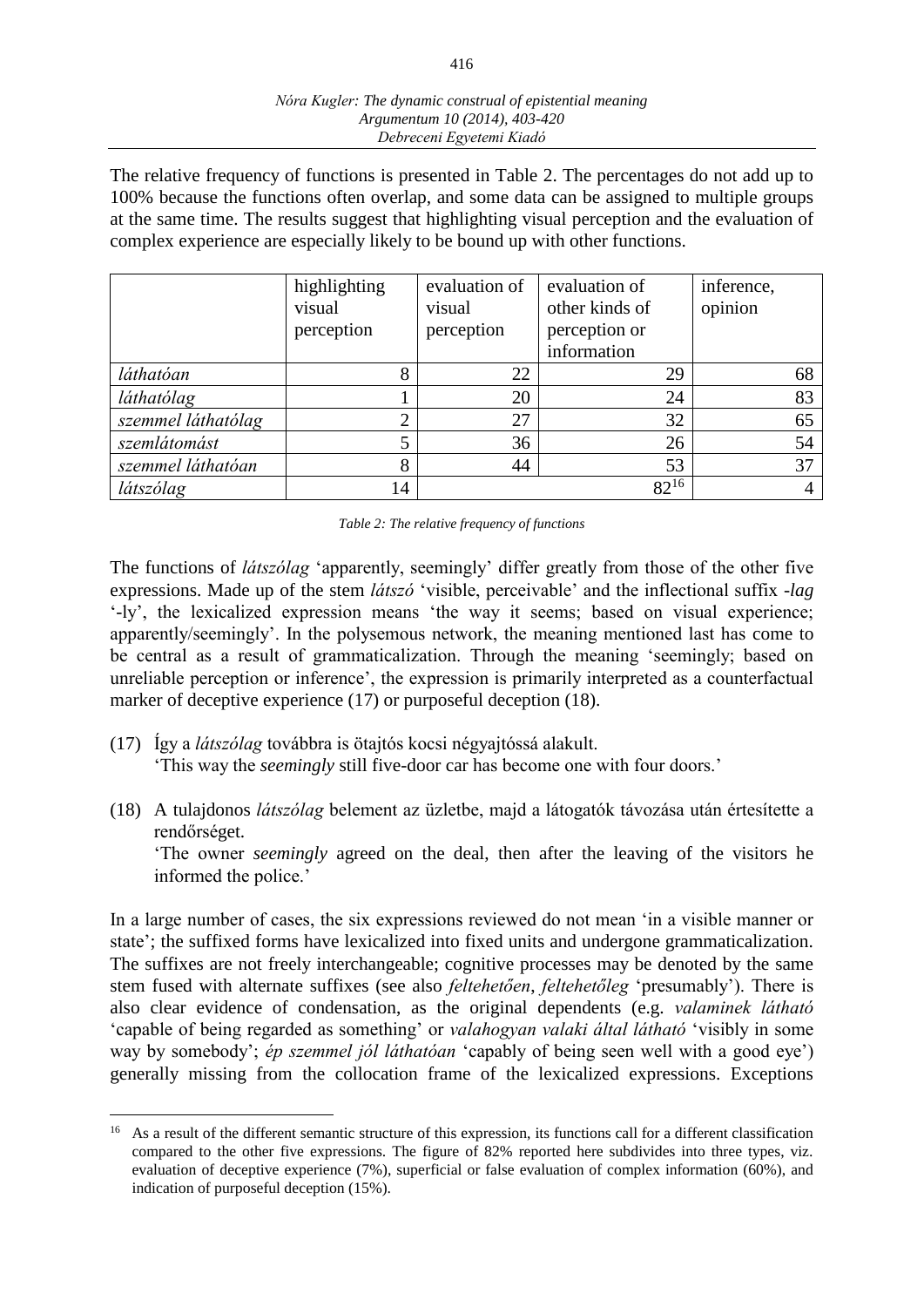include *jól láthatóan* 'in a highly visible way' (8 occurrences), *a példából láthatóan* 'visibly from the example' (1 token), *szabad szemmel láthatóan* ('visibly by a free eye', *laikus szemmel láthatóan* 'visibly by a layman's eye' (1 token each). Multiword phrases can typically not be interrupted by any item, although *szemmel láthatóan* 'visibly by the eye, obviously to the eye' does show up a few exceptions (with *alig* 'hardly', *is* 'also' or *nem* 'not' intervening), all pertaining to visual perception.

In her study of the grammaticalization of *apparently* 'obviously; seemingly' and *evidently* 'obviously; capably of being proved', $^{17}$  Traugott (1989: 46-47) has discovered a similar process of subjectivization.

As shown by the analysis of  $(2)$ – $(4)$ , evidentiality  $(2)$  and epistential-inferential processes (3)–(4) can be separated theoretically. However, the development of Hungarian evidential markers lends strong support to the claim that the boundary can be crossed, with grammaticalization taking the direction from evidentiality to epistential modality.

#### **4 Summary**

 $\overline{a}$ 

In this paper, I have proposed a functional cognitive reassessment of the category of inferentiality in its relation to evidentiality and epistemic modality. In contrast to previous accounts focusing on classification and often taking an objectivist stance, my approach explores the dynamic intersubjective construal of inferential and epistemic meaning, grounded in the discourse partners' knowledge/experience of the world. The analysis has crucially relied on cognitive models which correspond closely to everyday language use, and are thus highly adaptive in empirical investigations.

In the second part of the paper, I discuss the results of a corpus-based study of subjectification in six lexicalized evidential markers of visual experience. It can be observed that none of the six expressions profiles a visual source in its primary function. In the case of *szemmel láthatóan* and *szemlátomást* 'obviously (to the eye)', the central function is to highlight that the speaker (as a reference point) represents the target structure as a situation being experienced and processed by herself. Observation is not limited to visual perception; rather, it may involve the evaluation of a complex multi-modal experience. In the case of *láthatóan, láthatólag,* and *szemmel láthatólag*, the prototypical function is the marking of inference and speaker opinion (epistential modality), with more than half of the occurrences *szemlátomást* also belonging here. By employing *látszólag* 'apparently, seemingly', the speaker generally represents the situation profiled by the clause as deceptive experience or the result of false inference. Of the six expressions under study, this latter is the least associated with the voicing of speaker opinion, being firmly grounded in experience. However, its special feature is that it serves as a counterfactual marker profiling the unreliability of that experience.

The development of Hungarian evidentials suggests that over the course of grammaticalization, the category boundary between evidentiality and epistemic-inferential modality can be crossed, with historical change taking the direction from evidentiality to

<sup>&</sup>lt;sup>17</sup> Traugott (1989) assigns evidential markers into the epistemic domain; however, for her, the precise relationship between the two categories is not a pressing concern. Rather, she focuses on the fact that there is functional contact between the categories, with "epistemics and evidentials shar[ing] a great number of similarities in their semantic development" (Traugott 1989: 33).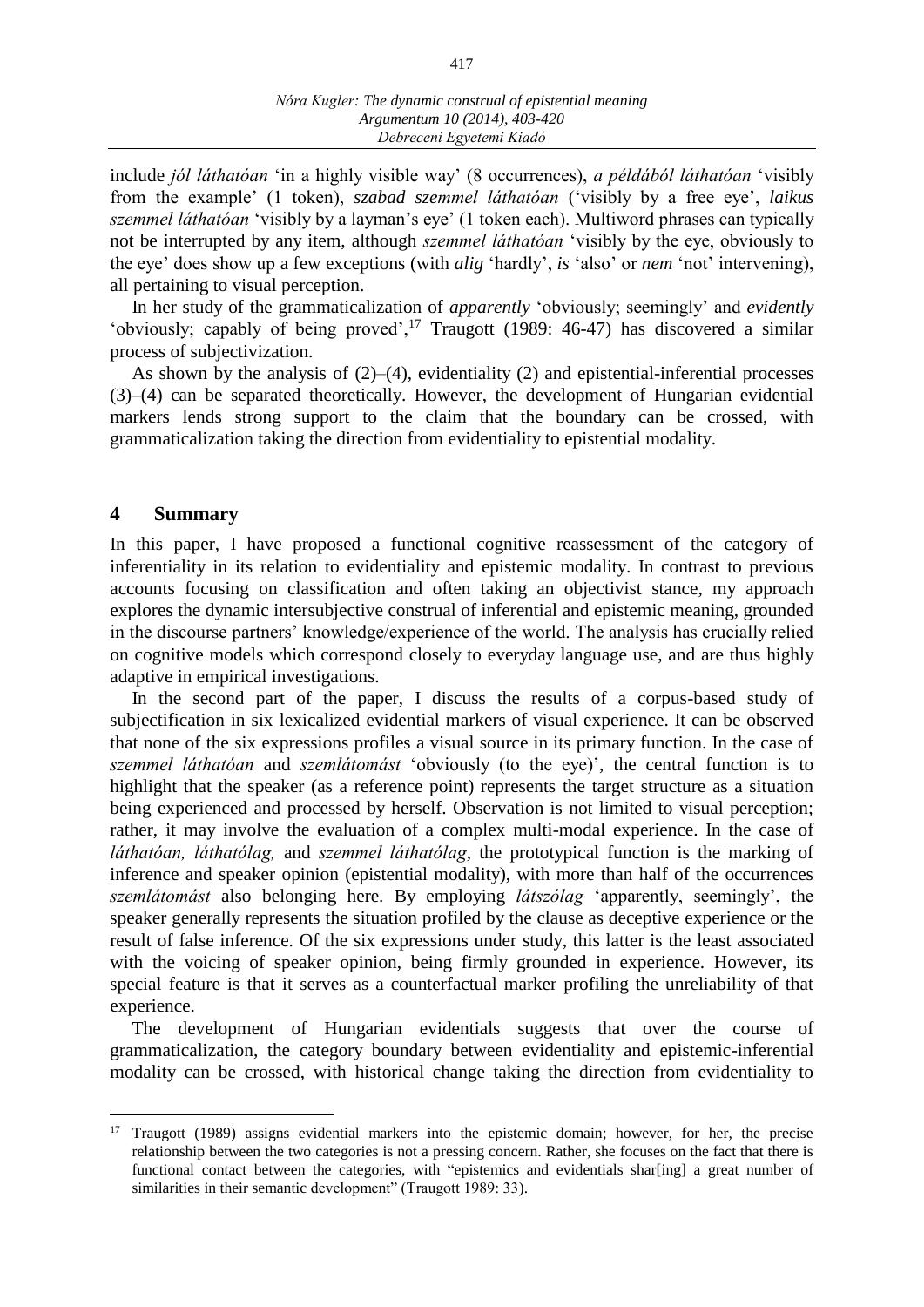epistential modality. This development also involves ever higher degrees of subjectivization. Besides the interaction of semantic domains, a possible language-particular factor influencing the process is that epistential modality has a much higher number of lexicalized markers in Hungarian than evidentiality. In fact, Hungarian evidential marking is optional, and has no well-established systemic organization.

#### **References**

- Aikhenvald, A.Y. (2003): Evidentiality in typological perspective. In: Aikhenvald, A.Y. & Dixon, R.M.W. (eds.): *Studies in Evidentiality.* Amsterdam & Philadelphia: John Benjamins, 1-31.
- BEA = A Hungarian Spontaneous Speech Database. http://fonetika.nytud.hu/databases.htm
- Biber, D. et al. (1999): *Grammar of spoken and written English*. London: Longman.
- Biber, D. & Finegan, E. (1989): Styles of stance in English: Lexical and grammatical marking of evidentiality and affect. *Text* 9.1, 93-124.
- BNYGY = Beszélt nyelvi gyűjtemény [Spoken Language Corpora]. ELTE Department of Hungarian Linguistics.
- Boas, F. (1911): Kwakiutl. In: Boas, F. (ed.): *Handbook of American Indian Languages*. *Part 1*. Smithonean Institution. Bureau of American Ethnology Bulletin 40, 423-557.
- Bybee, J.L. (1985): *Morphology*. Amsterdam & Philadelphia: John Benjamins.
- Bybee, J., Perkins, R. & Pagliuca, W. (1994): *The evolution of grammar*. Chicago: The University of Chicago Press.
- Chafe, W. (1986): Evidentiality in English Conversation and Academic Writing. In: Chafe, W. & Nichols, J. (eds.): *Evidentiality: The Linguistic Coding of Epistemology.* Norwood NJ: Ablex, 261-272.
- Cornillie, B. (2009): Evidentiality and epistemic modality. On the close relationship between two different categories. *Functions of Language* 16.1, 44-62.
- Croft, W. (1994): Speech act classification, language typology and cognition. In: Tsohatzidis, S.L. (ed.): *Foundations of Speech Act Theory: Philosophical and Linguistic Perspectives*. London: Routledge, 460-477.
- de Haan, F. (1999): Evidentiality and epistemic modality: Setting boundaries. *Southwest Journal of Linguistics* 18, 83-101.
- de Haan, F. (2001): The place of inference within the evidential system. *International Journal of American Linguistics* 67.2, 193-219.
- Dendale, P. & Tasmowski, L. (2001): Intorduction: Evidentiality and related notions. *Journal of Pragmatics* 33, 339-348.
- Douven, I. (2010): The pragmatics of belief. *Journal of Pragmatics* 42, 35-47.
- Faller, M.T. (2002): *Semantics and Pragmatics of Evidentials in Cuzco Quechua*. PhD-Dissertation. Stanford University.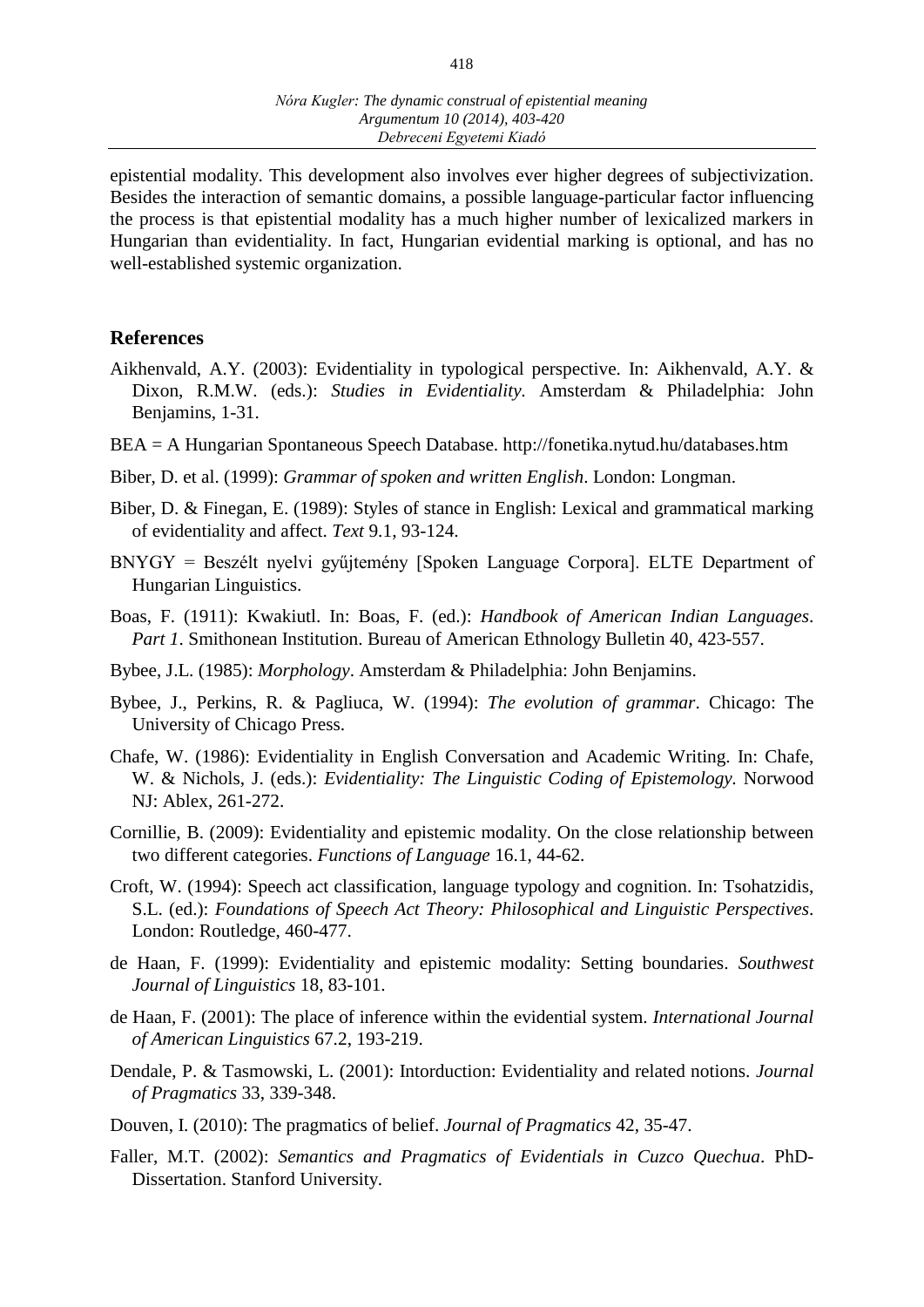- Fauconnier, G. (1985): *Mental Spaces: Aspects of Meaning Construction in Natural Language*. Cambridge MA & London: Bradford Book & MIT Press.
- Givón, T. (1982): Evidentiality and epistemic space. *Studies in Language* 6, 23-49.
- HNC = Hungarian National Corpus. http://corpus.nytud.hu/mnsz/
- Horváth, K. (2013): Epistemische Modalität im Deutschen und Ungarischen. *Budapester Beiträge zur Germanistik* 66. Budapest: ELTE.
- Imrényi, A. (2010): A dependency-based account of Hungarian structural focus. *Jezikoslovlje* 11.1, 1-23.
- Jacobsen, W.H. Jr. (1986): The heterogeneity of evidentials in Makah. In: Chafe, W. & Nichols, J. (eds.): *Evidentiality: The Linguistic Coding of Epistemology.* Norwood NJ: Ablex, 3-28.
- Kiefer, F. (2000): *Jelentéselmélet* [Semantic theory]. Budapest: Corvina.
- Kiefer, F. (2005): *Lehetőség és szükségszerűség* [Possibility and necessity]. Budapest: Tinta Könyvkiadó.
- Kugler, N. (2009): A módosítószók funkcionális megközelítése (Miért hangsúlytalanok a módosítószók, vagy miért nem?) [A functional approach to modal adverbs. Why are modal adverbs unaccented, or why are they not?] In: Keszler, B. & Tátrai, Sz. (eds.): *Diskurzus a grammatikában – grammatika a diskurzusban* [Discourse in Grammar – Grammar in Discourse]. Budapest: Tinta Könyvkiadó, 130-139.
- Kugler, N. (2013): A vizuális észleléssel összefüggő lexikalizálódott evidenciajelölő és episztemikus-inferenciális kifejezések [Lexicalized evidential and epistemic-inferential expressions related to visual perception.] *Magyar Nyelv* 109, 275-291, 393-408.
- Lakoff, G. (1987): *Women, Fire, and Dangerous Things: What categories reveal about the mind*. Chicago: The University of Chicago Press.
- Langacker, R.W. (1988): Women, fire, and dangerous things: What categories reveal about the mind. By George Lakoff. Chicago: The University of Chicago Press. 1987. *Language*  64.2, 384-395.
- Langacker, R.W. (1991): *Foundations of Cognitive Grammar. Vol. II. Descriptive Applications*. Stanford: Stanford University Press.
- Langacker, R.W. (2006): Subjectification, grammaticization, and conceptual archetypes. In: Athanasiadou, A., Canakis, C. & Cornillie, B. (eds.): *Subjectification. Various Paths to Subjectivity.* Berlin & New York: Mouton de Gruyter, 17-40.
- Langacker, R.W. (2008): *Cognitive Grammar: A basic introduction*. Berlin: Walter de Gruyter.
- Nuckolls, J.B. (1993): The semantics of certainty in Quechua and its implications for a cultural epistemology. *Language in Society* 22.2, 235-255.
- Nuyts, J. (2001): *Epistemic Modality, Language, and Conceptualization.* Amsterdam & Philadelphia: John Benjamins.
- Palmer, F.R. (1986): *Mood and Modality*. Cambridge: Cambridge University Press.